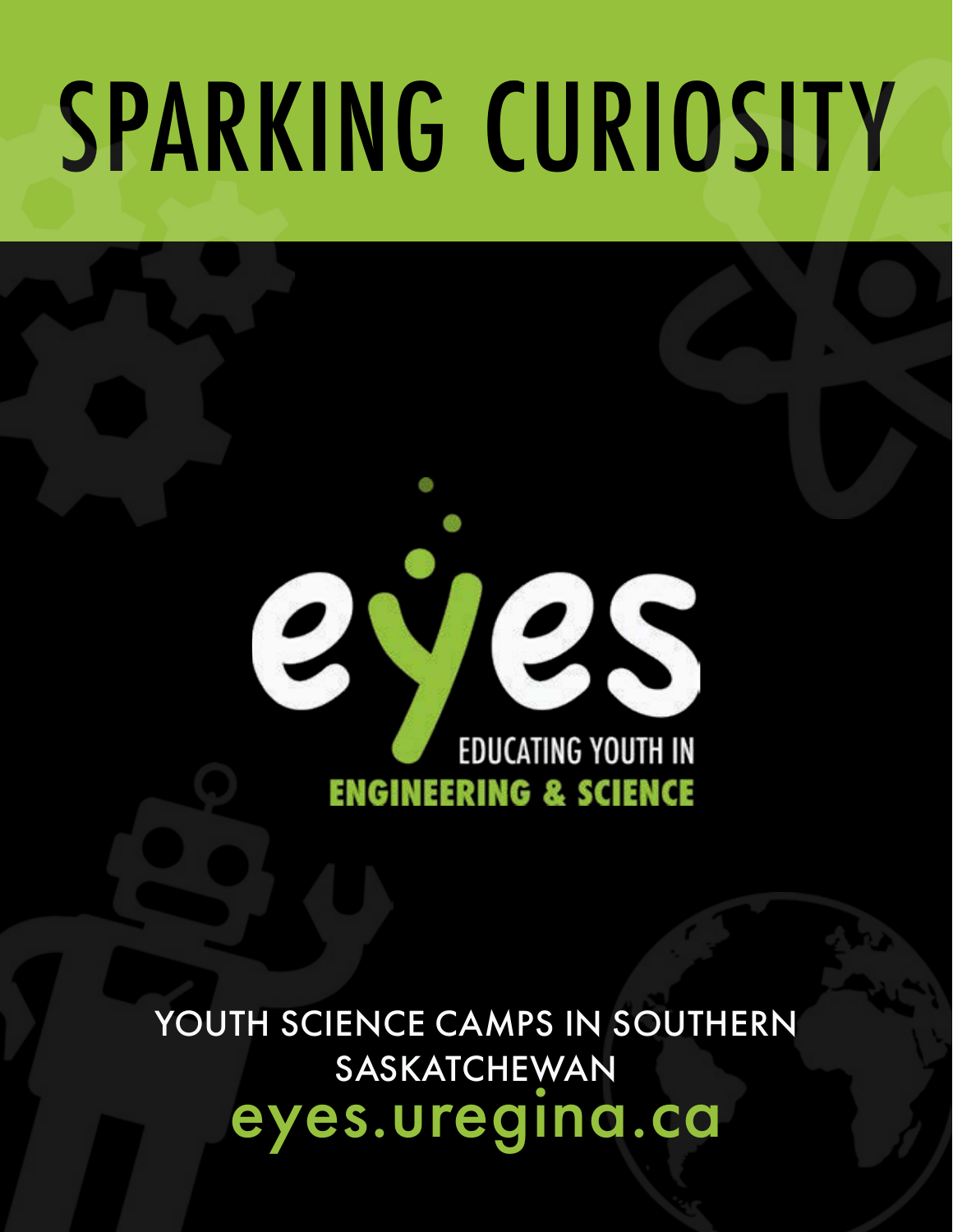



#### **VISION**

To provide the youth in grades 1-9 of Saskatchewan the opportunity to experience all aspects of science, technology, engineering and mathematics (STEM) in a hands on, interactive environment.

#### MISSION

Educating Youth in Engineering and Science (EYES) works as part of the University of Regina, and is a non-profit organization dedicated to promoting STEM subjects to youth throughout Southern Saskatchewan. Through hands on science experiments, activities and experiments, students are encouraged to follow their curiosities and ask questions in a safe and open environment. EYES strives to include all children, regardless of culture, socio-economic status, needs, gender, ethnicity, and others who are traditionally underrepresented in the sciences. EYES provides valuable work experience for post secondary undergraduate students and high-school volunteers, enriching the community at the University of Regina.

#### **STAFF**

With our small humble team of 20+ undergrads (and one Program Coordinator), we were able to we were able to reach more than 27,000 youth all over southern Saskatchewan in 2018! We have begun to build a meaningful relationship with Treaty 4 Education Alliance, began offering teacher professional development workshops, and exceeded capacity in our summer camp program! We we able to reach a record number of communities through our workshop program and started a new satellite camp program in Watrous. This year cannot be described as anything other than a complete success.

The EYES team is build from 20+ full time summer students. They bring experience from a range of STEM backgrounds, experiences, and interests. Some staff work part-time with EYES throughout the school year to provide additional program that exceeds past the summer months. An overseeing board of advisors, an academic supervisor and a full time Program Coordinator work to ensure the program continues to grow and prosper.

This year more than \$21,000 was gifted to youth all over southern Saskatchewan who otherwise would be unable to attend the EYES program, and we would be unable to offer these bursaries without out sponsors.

#### 2019

2019 is poised to be our biggest year yet! We are looking forward to partnering with Regina Police Service and TRiP to being working with vulnerable youth in North Central Regina! We are also working towards a meaningful partnership with the Regina Public Library to expand our CanCode reach through a technology lending program. Working closely with our sister program Sci-Fi in Saskatoon, we are looking forward to streamlining out workshop programming to reach more youth.

#### FROM THE COORDINATOR **eyes** EDUCATING YOUTH IN



#### NATIONAL NETWORK

Actua provides training, resources and support to its national network members located at universities and colleges across Canada in the delivery of science, technology, engineering and mathematics (STEM) education outreach programming. Each year these members engage over 225,000 youth in 500 communities nation wides.

Please visit Actua at: www.actua.ca

actua.ca

Anetwork activa

Youth · STEM · Innovation



2018 was an exceptional year of technology and digital literacy growth for EYES. We would like to thank everyone whose thoughtfulness, time, and generosity made our work possible.

In the upcoming years, we hope to strengthen our partnership with other facilities within the University of Regina, with hopes to further increase the quality of the program by providing students with real lab experience, and give them a better idea of what the university has to offer. With these exciting new prospects on the horizon, we are looking forward to continuing to work with Regina and surrounding communities to build a better STEM!

Megan Moore Program Coordinator EYES, Faculty of Engineering and Applied Sciences University of Regina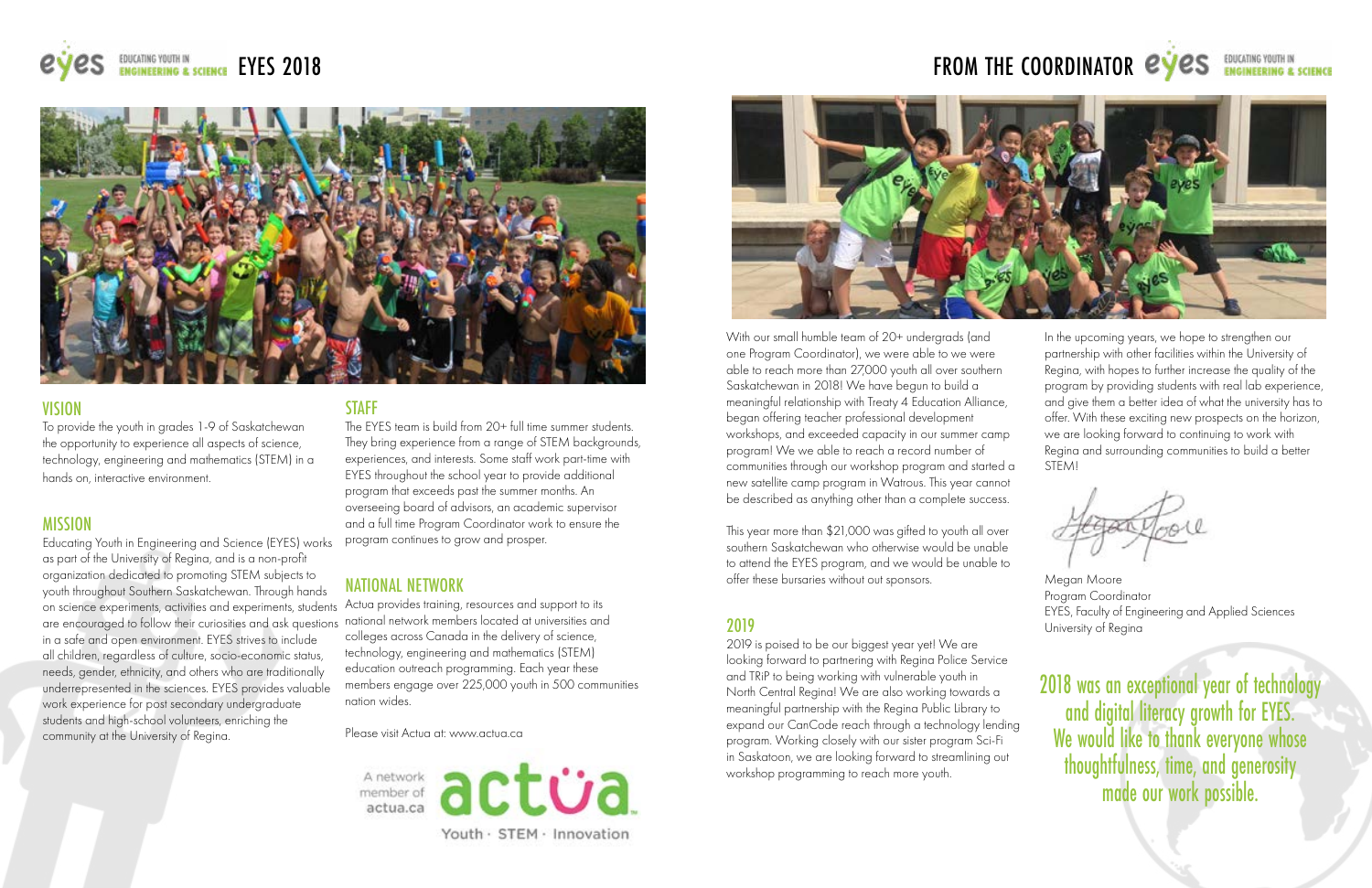

#### IN SCHOOL WORKSHOPS

This year we reached 2150 more youth then we did in 2017, with an overall growth of more than 6000 youth since 2016. These grade specific workshops are aligned with the Saskatchewan Learning Curriculum, and integrates engineering and technology wherever possible. We continue to offer all french workshops in Francophone schools. This year, all workshops were based on digital literacy as part of the Federal CanCode initiative and were offered free of charge! We engaged18,097. We attribute our growth to being able to offer these workshops for free, helping lower income schools over-come financial barriers.

Through CanCode, we were able to bring the following technology to schools free of charge!

- Cubeletes
- Ozobots
- Edison Bots
- Google Expedition Virtual Reality
- Makey-makey

Grade 1 & 2: Sensible Sensations & Habi-WOW Grade 3 & 4: Optical Bots & Gummy Piano Grade 5 & 6: Body Bonanza & Throw Away the Giants Grade 7, 8 & 9: 100cm Ozodash & Cellular Exploration





#### SUMMER CAMPS

Summer camp is the core of EYES, 2018 saw 1309 campers visit our University of Regina camp programming. Current we offer 7 weeks of weeklong programing; 5 programs each week at the University of Regina, not including out satellite or outreach programming. Our on campus program includes:

- EYES Junior (2&3)
- EYES (4-9)
- EDesign (4-6)
- EDesign Senior (7-9)
- All Girls (2-9)

Sattelite programs work through a partnered school in a community adjacent to Regina where traveling to the University of Regina each day is not possible for famility. Students in grade 2-9 are welcome to join us while we launch eggstronauts into space, pH test household goods with red cabbage, and work with Ozobots! This year, we were fortunate to host camps in MooseJaw, Shaunavon, Estevan, Ezterhazy, Foam Lake, Swift Current, Weyburn, and a new camp in Watrous! Through this program we were able to extend our reach to an additional 293 Saskatchewan youth!

Our outreach camps target intercity and FNMI youth through out the city, where we offer camp for free in a facility that the campers are comfortable with. In partnership with Albert Community School, Augustine Community School, Sacred Heart Community School, Thomson Community School, Connaught Community School and the Open Door Society, we were able to offer a week long camp, free of charge, to 165 cmapers!

We are excited to share that we reached our goal of 40% female campers, and 7.8\$ FNMI campers! We are aiming to reach 45% female and 10% FNMI in 2019.



#### WHAT WE DO CYCS EDUCATING YOUTH IN

#### SATURDAY CLUBS

Our Saturday afternoon clubs allow us to reach youth year round, and provides opportunity to explore STEM in a positive, and creative environment outside of school. In 2018, we reached 54 youth through our weekend programming, Club youth have written code, observed chemistry, and build colossal bridges.

#### **COMMUNITY**

Each year we attend a host of community events, such as Cathedral Village Festival and the Girls First Girl Guides Launch! through these events we are able to raise awareness regarding our program and make meaningful community connections.

"THE THING THAT WAS ON MY MIND BEFORE WAS, "I DON'T WAN'T TO GO." BUT NOW I'M ALL LIKE, "CAN I GO AGAIN!?" -EDESIGN CODEMAKERS, GRADE 7-9

#### "ENGINEERING AND SCIENCE IS VERY FUN AT EYES CAMP." - EYES JUNIOR, GRADE 2-3

#### "THAT THE CAMP HIS A LOT OF INTERESTING THINGS AND I WOULD COME BACK NEXT YEAR. THEN I WILL LEARN MORE!" -EDESIGN CODEMAKERS, GRADE 7-9

#### "EYES CAMP SHOWED ME A WHOLE NEW LEVEL OF SCIENCE AND HELPED ME LEARN THAT WHEN SCIENCE CONNECTS TO LEARNING, ITS A WHOLE NEW LEVEL OF EDUCATION......" - EYES CAMP, GRADE 4-6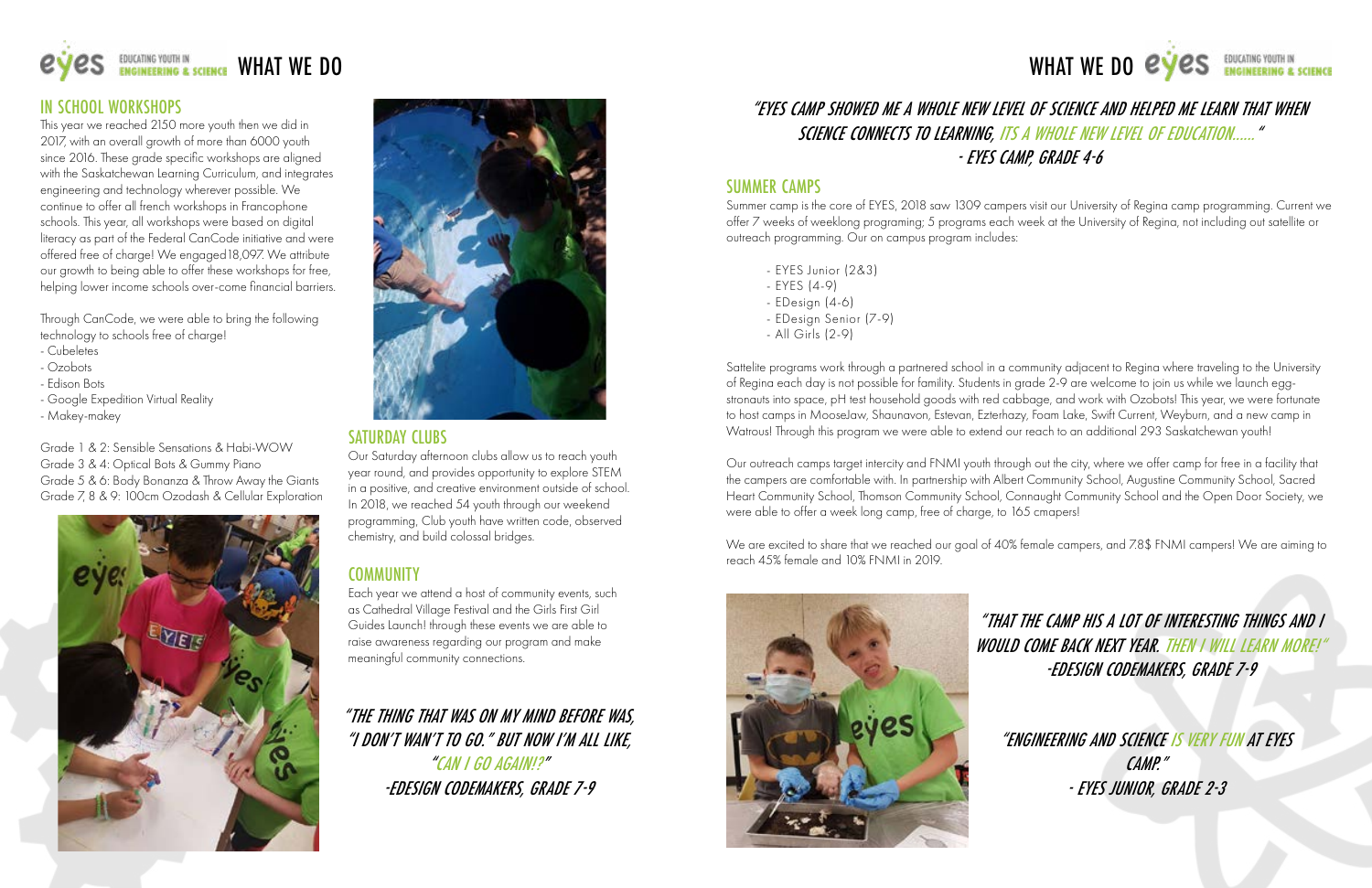

#### FINANCIALS

This year, EYES saw its biggest fundraising year to date. Even in an economy where many provincial industries are tightening their belts, it was inspiring to see how much support EYES truly has in the community.













#### SASKATCHEWAN

EYES traveled as north as Foam Lake Saskatchewan and all the way to south to Estevan to deliver satellite camps! This year, we were able to reach 293 campers across 8 communities. 64 communities outside of Regina booked workshops, allowing us to provide 1122 workshops, impacting 19,097 students!



RED STAR: Summer Camps GREEN DROP: Workshop Locations

#### REGINA

EYES worked with 33 schools throughout the city of Regina, provided 385 workshops to a total of 6160 students!

"I ALWAYS HAVE A REALLY GOOD TIME AT EYES. THANKS FOR ALWAYS MAKING IT FUN FOR EVERYONE. I HOPE ONE DAY I'LL BE ABLE TO BE AN INSTRUCTOR OR A JC!"

- EYES 7-9